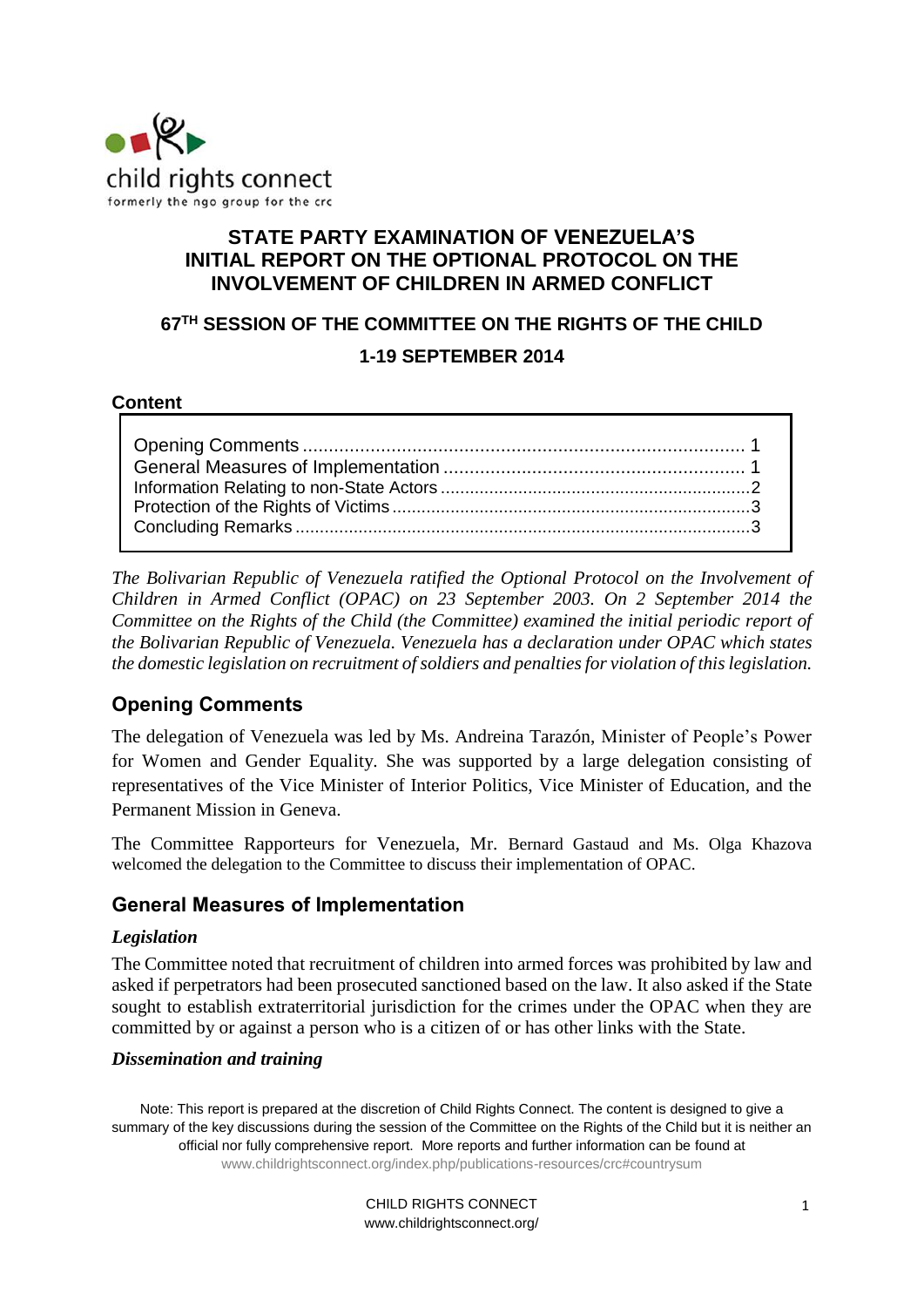The State informed that dissemination and training is undertaken by the Minister for Justice and Peace in cooperation with other government entities. The delegation stated that the dissemination was done through preventative information, workshops, international seminars and publicity campaigns throughout the country.

#### *Implementation and Coordination*

The Committee expressed its concern over the absence of a consolidated policy for the implementation of the OPAC and stated that this absence affected coordination and dissemination. It was also not clear which body was responsible for coordination and awareness raising.

## **Information relating to non-State actors**

### *Gangs*

The Committee cited that there were adolescents who were part of armed gangs and asked what measures were being taken to prevent this. The delegation informed that the *Movement for Peace and Life* provided a humanist approach to dealing with children involved in violent activities. It stated that this was successful through peaceful and voluntary dialog aimed at reintegrating youth back into society.

### *Colombian border*

The Committee was also concerned over instances of adolescents being recruited by non-state armed groups in areas bordering Colombia. The delegation recognised the decade long conflict currently in Colombia but said that there was no conflict taking place inside of Venezuela. The delegation referred to an incident in 2004 in which paramilitaries entered Venezuela with 9 armed adolescents that were returned to Colombia.

### *Prohibition and Related Matters*

The Committee recognised that the age of conscription and voluntary recruitment under the constitution and national law was 18 years of age, however was worried to read reports on recruitment of children. It asked what the circumstances of this were and if there were investigations carried out to rectify the issue. The delegation responded that there were no instances of this kind in Venezuela and that recruitment was completely voluntary. The Committee asked how the State party identified the age of adolescents that had not been registered. The delegation responded that if there were doubts as to a person's age, that person would be considered under the age of 18 until proven otherwise. The delegation reiterated that 99% of children were registered at birth and therefore this was not a serious issue.

### *Military Schools and Education*

The Committee also inquired about the military education and ideology promoted by the State. It asked who was running military school programmes and if children were free to transfer out of these schools. The delegation responded that the State did not promote any unlawful ideology and that society was aware of the positive role of the armed forces, such as provide aid and response in the event of disasters. Furthermore, the delegation declared that there were only 16 military educational centres; all of these followed national curricula and youth did not